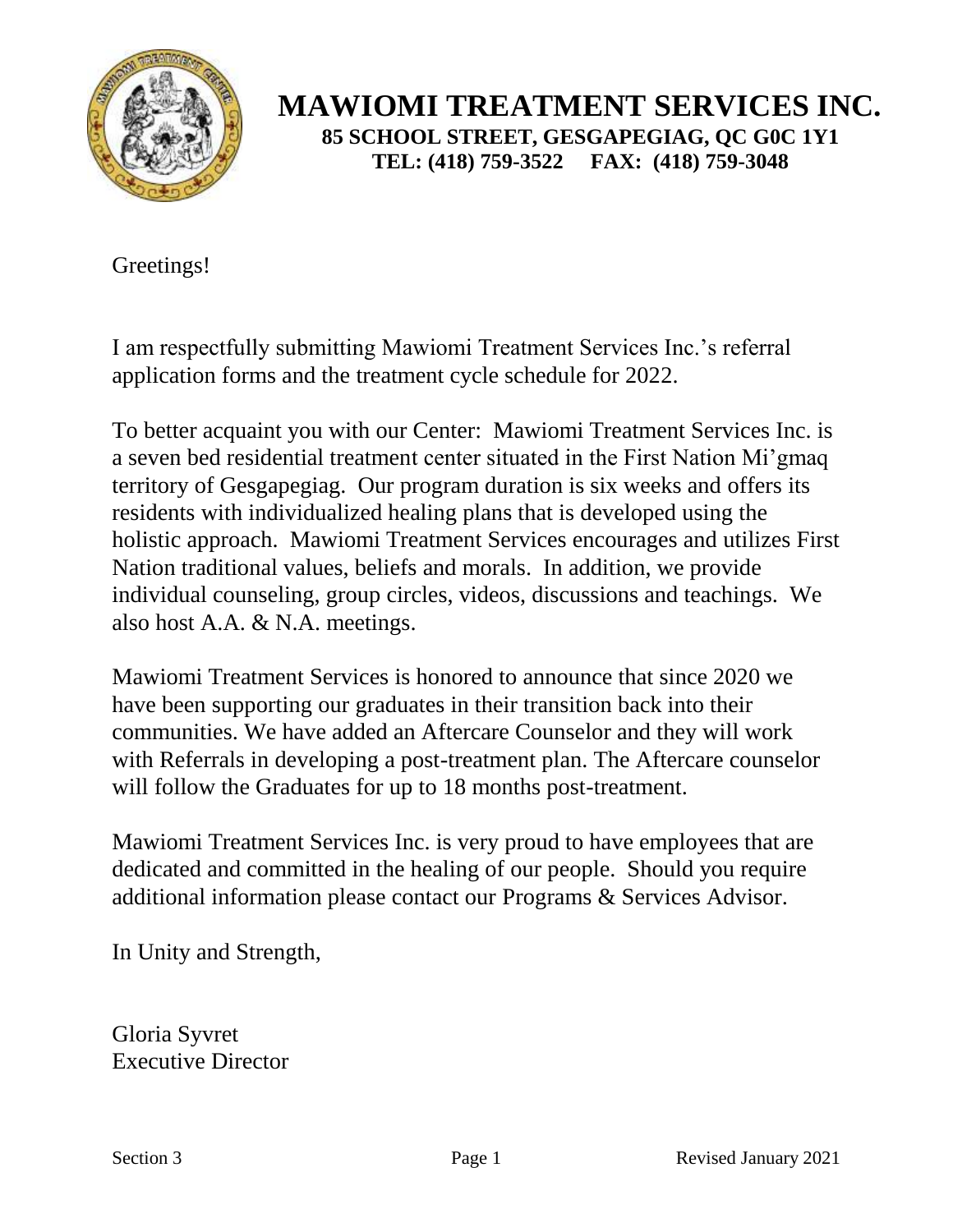

|                |                |     |                   |                            |     |                 | <b>Intake Schedule 2022</b>    |  |                |       |                |                                   |                 |                 |          |     |                |                            |     |                      |                |
|----------------|----------------|-----|-------------------|----------------------------|-----|-----------------|--------------------------------|--|----------------|-------|----------------|-----------------------------------|-----------------|-----------------|----------|-----|----------------|----------------------------|-----|----------------------|----------------|
|                | ※              |     | <b>Intake Day</b> |                            |     |                 | Staff Self Care & Housekeeping |  |                |       | Graduation     |                                   |                 |                 | Vacation |     |                | <b>End of Cycle</b>        |     |                      |                |
|                |                |     | <b>January</b>    |                            |     |                 |                                |  |                |       |                | February                          |                 |                 |          |     |                | <b>March</b>               |     |                      |                |
| Sun            | Mon            | Tue | Wed               | Thu                        | Fri | Sat             | Sun                            |  | Mon            | Tue   | Wed            | Thu                               | Fri             | Sat             | Sun      | Mon | Tue            | Wed                        | Thu | Fri                  | Sat            |
|                |                |     |                   |                            |     | ĭ               |                                |  |                | 1     | 2              | 3                                 | 4               | 5               |          |     | 1              | $\overline{a}$             | 3   | 4                    | 5              |
| $\overline{c}$ |                |     |                   | <b>Admin/Training Week</b> |     | 8               | 6                              |  | 7              | 8     | 9              | 10                                | 11              | 12              | 6        | 7   | 8              | 9                          | 10  | 11                   | 12             |
| 9              | 崖              | 11  | 12                | 13                         | 14  | 15              | 13                             |  | 14             | 15    |                | ź                                 | ä               | 19              | 13       | 14  | 15             | 16                         | 17  | 18                   | 19             |
| 16             | 17             | 18  | 19                | 20                         | 21  | 22              | 20                             |  |                |       |                | <b>Admin/Training Week</b>        |                 | 26              | 20       | 21  | 22             | 23                         | 24  | 25                   | 26             |
| 23             | 24             | 25  | 26                | 27                         | 28  | 29              | 27                             |  |                |       |                |                                   |                 |                 | 27       | 28  | 29             | 30                         | 31  |                      |                |
| 30             | 31             |     |                   | Cycle 1 - Jan.10 to Feb.16 |     |                 |                                |  |                |       |                | Cycle 2 - Feb.28 to Apr.6         |                 |                 |          |     |                |                            |     |                      |                |
|                |                |     |                   |                            |     |                 |                                |  |                |       |                |                                   |                 |                 |          |     |                |                            |     |                      |                |
|                |                |     | April             |                            |     |                 |                                |  |                |       | May            |                                   |                 |                 |          |     |                | June                       |     |                      |                |
| Sun            | Mon            | Tue | Wed               | Thu                        | Fri | Sat             | Sim                            |  | Mon            | Tue   | Wed            | Thu                               | Fri             | Sat             | Sun      | Mon | Tue            | Wed                        | Thu | Fri                  | Sat            |
|                |                |     |                   |                            | 1   | $\overline{2}$  | 1                              |  | $\overline{2}$ | 3     | 4              | 5                                 | 6               | 7               |          |     |                |                            |     | <b>Training Week</b> |                |
| 3              | 4              | 5   |                   |                            | 蓝   | 9               | 8                              |  | 9              | 10    | 11             | 12                                | 13              | 14              | 5        | ë   | $\overline{7}$ | 8                          | 9   | 10                   | 11             |
| 10             |                |     |                   | <b>Admin/Training Week</b> |     | 16              | 15                             |  | 16             | 17    | 18             | 19                                | 20              | $\overline{21}$ | 12       | 13  | 14             | 15                         | 16  | 17                   | 18             |
| 17             |                | 19  | 20                | 21                         | 22  | 23              | 22                             |  | 23             | 24    | ∢              | я                                 | ä               | 28              | 19       | 20  | 21             | 22                         | 23  | 24                   | 25             |
| 24             | 25             | 26  | 27                | 28                         | 29  | 30              | 29                             |  |                | Admin |                |                                   |                 |                 | 26       | 27  | 28             | 29                         | 30  |                      |                |
|                |                |     |                   | Cycle 3 - Apr. 18 to May.  |     |                 |                                |  |                |       |                |                                   |                 |                 |          |     |                | Cycle 4 - Jun.6 to Jul.13  |     |                      |                |
|                |                |     |                   |                            |     |                 |                                |  |                |       |                |                                   |                 |                 |          |     |                |                            |     |                      |                |
|                |                |     | July              |                            |     |                 |                                |  |                |       | August         |                                   |                 |                 |          |     |                | <b>September</b>           |     |                      |                |
| Sun            | Mon            |     | Tue   Wed         | Thu                        | Fri | Sat             | Sun                            |  | Mon            |       |                | Tue   Wed   Thu                   | Fri             | Sat             | Sun      | Mon | Tue            | Wed                        | Thu | Fri                  | Sat            |
|                |                |     |                   |                            | 1   | $\overline{c}$  |                                |  | ٠              |       |                |                                   | ÷               | 6               |          |     |                |                            | 1   | $\overline{c}$       | 3              |
| 3              | 4              | 5   | 6                 | 7                          | 8   | 9               | $\overline{7}$                 |  |                |       |                | <b>Admin/Training Week</b>        |                 | 13              | 4        | 5   | 6              | $\overline{7}$             | 8   | 9                    | 10             |
| 10             | 11             | 12  |                   |                            | ä   | 16              | 14                             |  | ¥,             | 16    | 17             | 18                                | 19              | 20              | 11       | 12  | 13             | 14                         | 15  | 16                   | 17             |
| 17             | ۰              |     |                   |                            |     | 23              | 21                             |  | 22             | 23    | 24             | 25                                | 26              | 27              | 18       | 19  | 20             |                            | 屶   | 显                    | 24             |
| 24             |                |     |                   |                            |     | 30              | 28                             |  | 29             | 30    | 31             |                                   |                 |                 | 25       |     |                | <b>Admin/Training Week</b> |     |                      |                |
| 31             |                |     |                   | Vacation Jul.18 to Aug.5   |     |                 |                                |  |                |       |                | Cycle 5 - Aug.15 to Sep.14        |                 |                 |          |     |                |                            |     |                      |                |
|                |                |     |                   |                            |     |                 |                                |  |                |       |                |                                   |                 |                 |          |     |                |                            |     |                      |                |
|                | <b>October</b> |     |                   |                            |     | <b>November</b> |                                |  |                |       |                |                                   | <b>December</b> |                 |          |     |                |                            |     |                      |                |
| Sun            | Mon            |     | Tue   Wed         | Thu                        | Fri | Sat             | Sun                            |  | Mon            | Tue   | Wed            | Thu                               | Fri             | Sat             | Sun      | Mon | Tue            | Wed                        | Thu | Fri                  | Sat            |
|                |                |     |                   |                            |     | $\,1$           |                                |  |                | 1     | $\overline{c}$ | 3                                 | 4               | 5               |          |     |                |                            | 1   | $\overline{2}$       | $\overline{3}$ |
| 2              |                | 4   | 5                 | 6                          | 7   | 8               | 6                              |  | 7              | 8     |                |                                   | 怠               | 12              | 4        | 5   | 6              | 7                          | 8   | 9                    | 10             |
| 9              | 10             | 11  | 12                | 13                         | 14  | 15              | 13                             |  |                |       |                | <b>Admin/Training Week</b>        |                 | 19              | 11       | 12  | 13             |                            |     | 盆                    | 17             |
| 16             | 17             | 18  | 19                | 20                         | 21  | 22              | 20                             |  |                | 22    | 23             | 24                                | 25              | 26              | 18       |     |                | <b>Admin/Training Week</b> |     |                      | 24             |
| 23             | 24             | 25  | 26                | 27                         | 28  | 29              | 27                             |  | 28             | 29    | 30             |                                   |                 |                 | 25       | ۰   | ٠              | ۰                          |     | ۰                    |                |
| 30             | 21             |     |                   | Cycle 6 - Oct.3 to Nov.9   |     |                 |                                |  |                |       |                | Relapse Cycle 7 -Nov.21 to Dec.14 |                 |                 |          |     |                |                            |     |                      |                |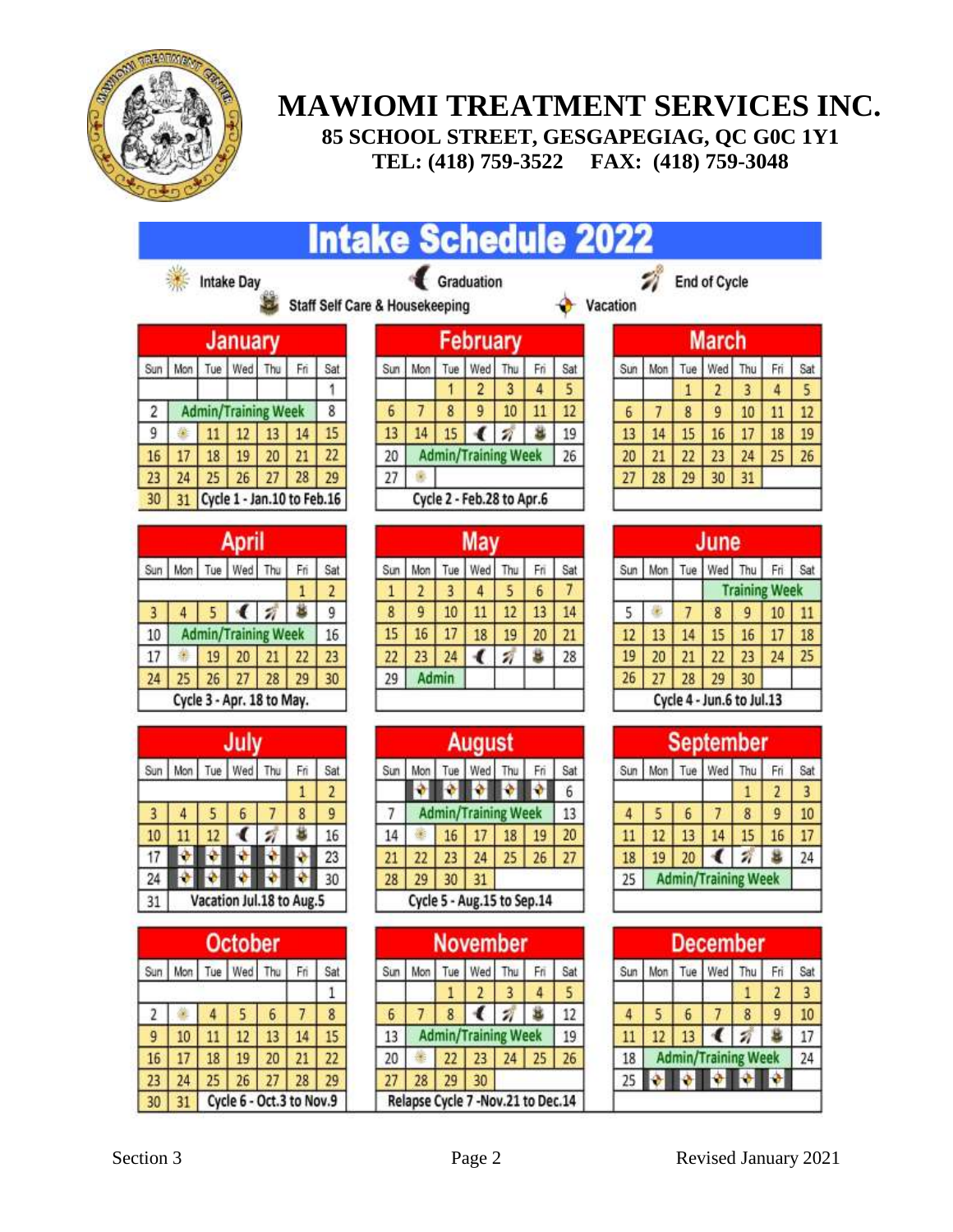

To: All Referrals

From: Gloria Syvret Executive Director

#### Subject: Intake Applications

All applications must be completed and received fourteen (14) days prior to Intake Day of the upcoming cycle. All applications received after this date will be placed on the waiting list. These changes are mandatory due to the high demand for service.

When we receive an application it will be reviewed by the Programs & Services Advisor for any missing or questionable information. If the application is complete then the potential client will be contacted for a phone interview. The phone interview will take less than 30 minutes. This part of the intake process is mandatory therefore they must provide a valid phone number on the application or make themselves available with the referral to conduct the interview.

Once that information is documented, the Clinical Team will then decide based on priority needs and readiness to change who will receive an acceptance letter.

On behalf of everyone at Mawiomi, we would like to take this time to thank you for your continued support.

**Note:** Please forward all applications to:

**Jim Skinner Program & Services Advisor Mawiomi Treatment Services Inc. 85 School Street, Gesgapegiag, QC G0C 1Y1 Tel: (418) 759-3522 ext. 208 Fax: (418) 759-3048 Email: jim@mawiomi.org**

# **\*DO NOT FAX APPLICATION UNTIL IT IS COMPLETE\***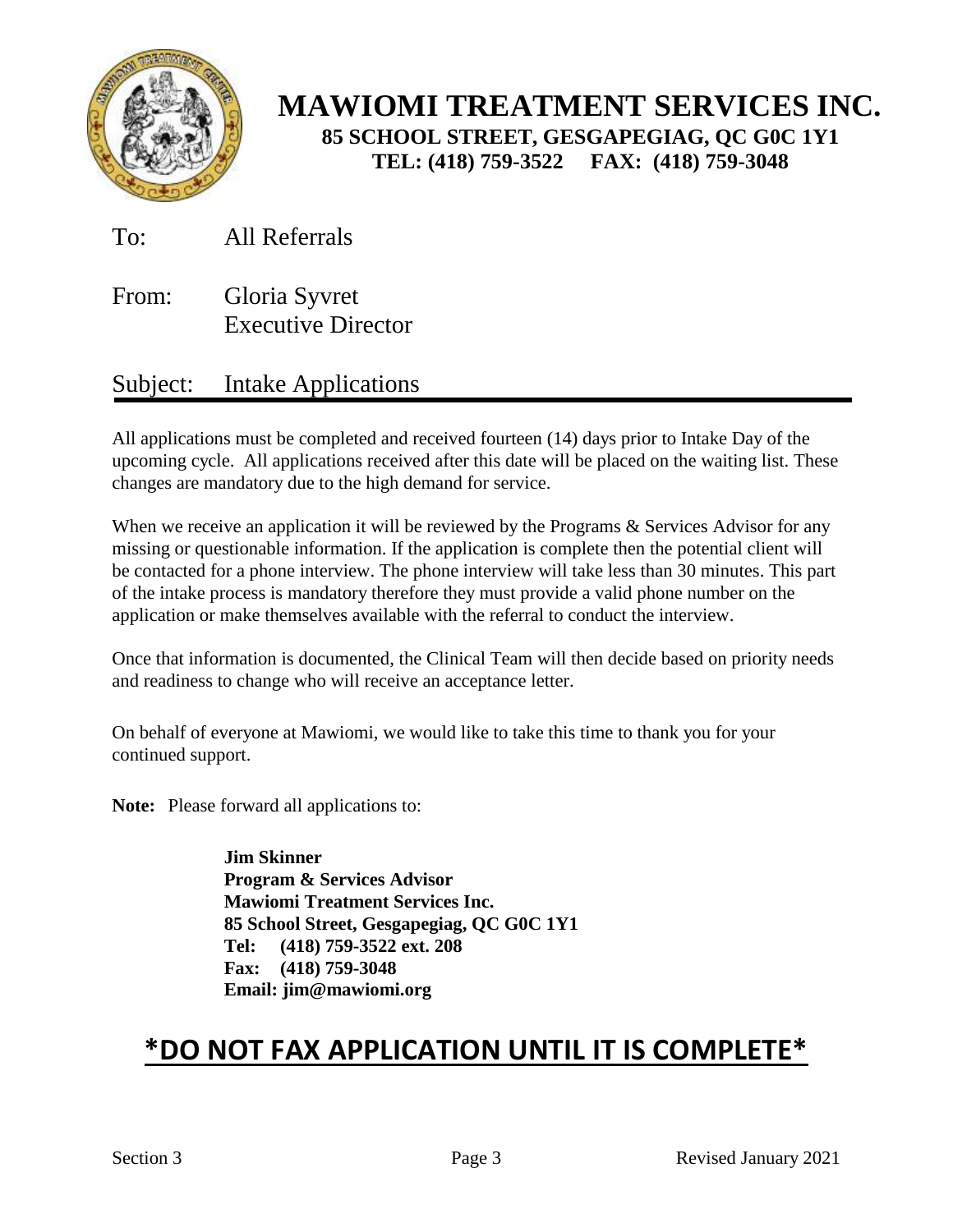

#### **Client Preparation**

Referral sources are requested to prepare clients for Mawiomi Treatment Services. In particular, make sure the client is aware of the following requirements:

- a) All clients must be drug-free and/or alcohol free (7 days) in order to deter any incapacitating withdrawal symptoms; Detox may be required if less than 7 days prior to admission.
- b) Clients must be willing to abstain from all mood altering substances for the duration of the program.
- c) Clients must be able and willing to look after and be responsible for themselves. No medication (unless prescribed by a doctor for medical use) or custodial supervision is provided at Mawiomi Treatment Center. Clients must bring sufficient money to purchase personal items such as toiletries, cigarettes, etc., and should bring a minimum of three changes of clothes.
- **Medication:** All medications require a prescription (including any over the counter medications such as Tylenol, Cough syrup, etc). The client must arrive with the prescription and/or prescribed medications in bubble packs. Any medications in containers without prescriptions will not be dispensed.
	- **\*Client are asked to bring medications in blister packs and enough to cover the cycle when possible.**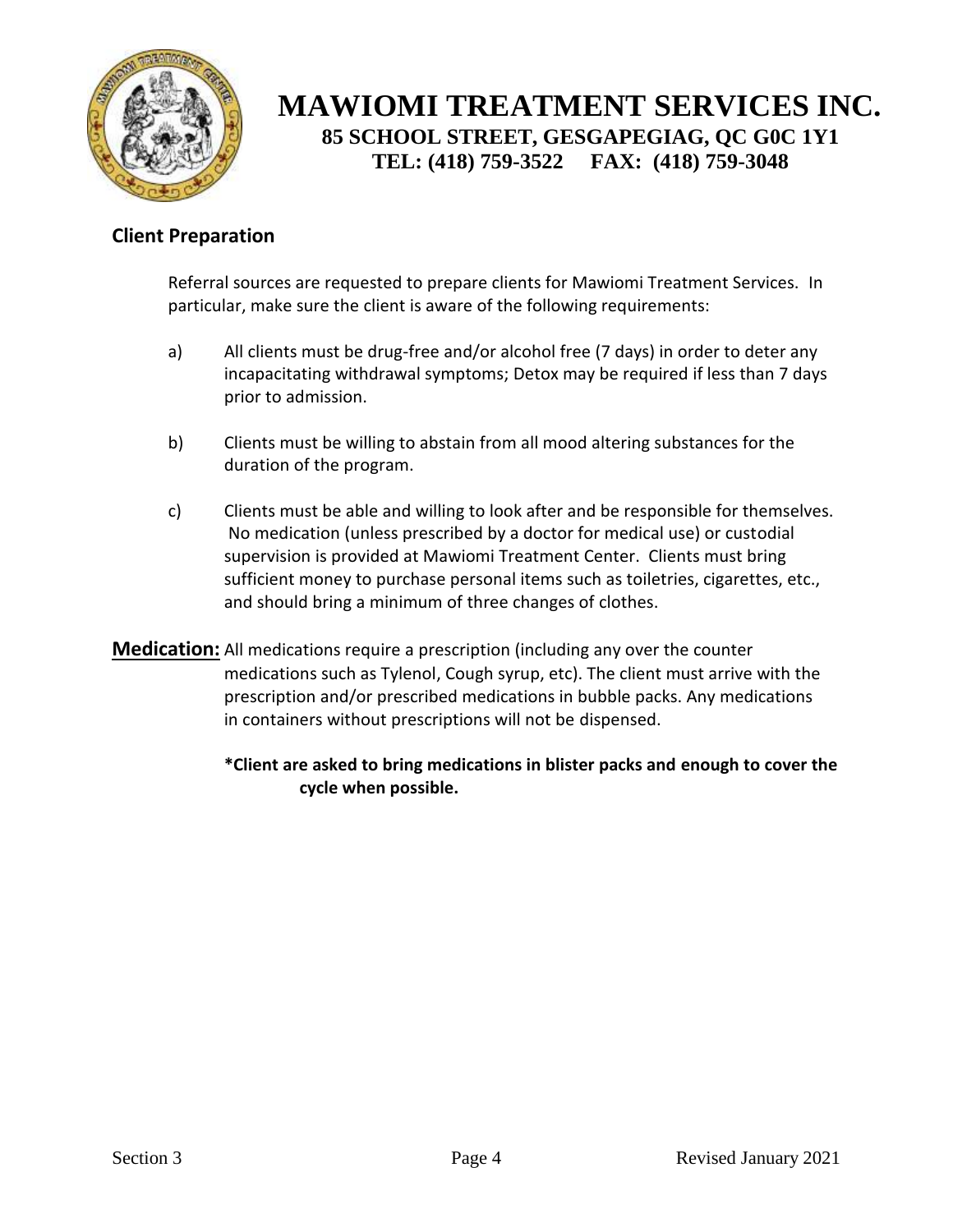

## **\*INFORMATION PROVIDED IS STRICTLY CONFIDENTIAL\***

## **ADULT INTAKE APPLICATION**

| A. General Information                                      |             |      |                               |                   |                           |                |  |  |  |
|-------------------------------------------------------------|-------------|------|-------------------------------|-------------------|---------------------------|----------------|--|--|--|
| Surname:                                                    | First Name: |      |                               | Nickname:         | S.I.N #:                  |                |  |  |  |
| Date of Birth: (DD/MM/YYYY)                                 | Age:        | Sex: | Provincial Heath Card Number: |                   |                           | Expiry: (YYYY) |  |  |  |
| Address:                                                    |             |      |                               | Home Telephone:   | Cellphone:                |                |  |  |  |
| Education: $\Box$ Some high school<br>Completed high school |             |      |                               |                   | <b>Employment Status:</b> |                |  |  |  |
| Post-secondary (Cegep, Univ., D.E.P. etc.)                  |             |      |                               |                   |                           |                |  |  |  |
| Treaty Number:                                              |             |      |                               | <b>Band Name:</b> |                           |                |  |  |  |
| <b>Emergency Contact Name:</b>                              |             |      |                               | Telephone:        | Relationship:             |                |  |  |  |

| <b>B. Family/Relationships</b>                                        |                                            |                                                               |  |  |  |
|-----------------------------------------------------------------------|--------------------------------------------|---------------------------------------------------------------|--|--|--|
| <b>Marital Status:</b>                                                |                                            | How long?                                                     |  |  |  |
| Does Client have dependent children?                                  |                                            | $\Box$ Yes<br>$\Box$ No                                       |  |  |  |
| If yes, do they have access to adequate childcare while in treatment? | $\Box$ N/A<br>$\Box$ Yes<br>N <sub>o</sub> |                                                               |  |  |  |
| Are any children under youth protection or social services?           |                                            | N <sub>o</sub><br>$\Box$ N/A<br>Yes<br>$\Box$<br>$\mathbf{L}$ |  |  |  |
|                                                                       | <b>Voluntary Measures</b>                  |                                                               |  |  |  |
|                                                                       |                                            | <b>Court Ordered</b>                                          |  |  |  |
| Does the client have other dependents?                                |                                            | $\Box$ No<br>$\Box$ Yes                                       |  |  |  |
| Provide information on client's children or other dependents:         |                                            |                                                               |  |  |  |
| <b>NAME</b>                                                           | <b>AGE</b>                                 | <b>RELATIONSHIP</b>                                           |  |  |  |
|                                                                       |                                            |                                                               |  |  |  |
|                                                                       |                                            |                                                               |  |  |  |
|                                                                       |                                            |                                                               |  |  |  |
|                                                                       |                                            |                                                               |  |  |  |
| What is your family's support towards you seeking treatment?          |                                            |                                                               |  |  |  |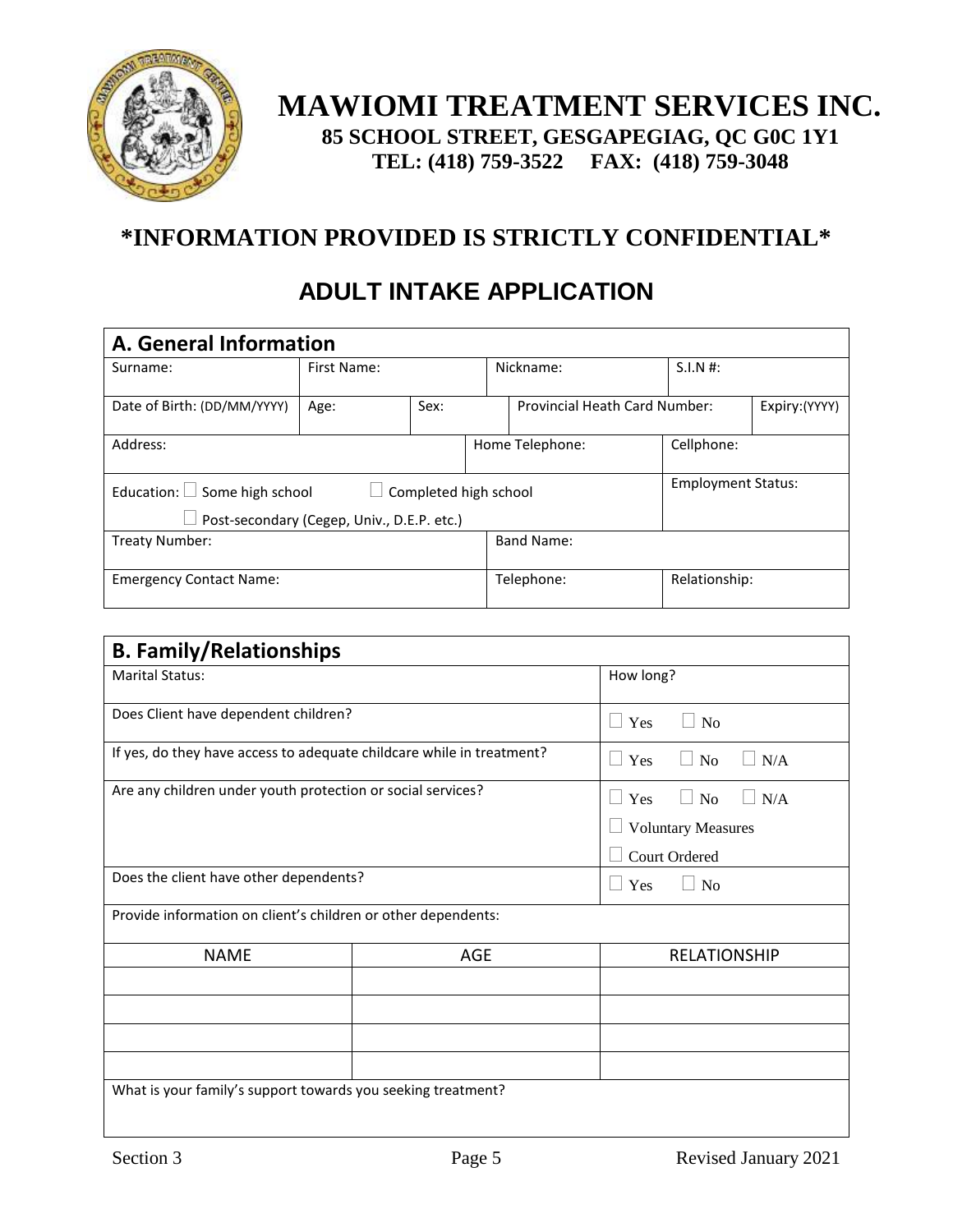

| C. Legal Status                                                                       |                                                 |  |  |  |  |  |  |
|---------------------------------------------------------------------------------------|-------------------------------------------------|--|--|--|--|--|--|
| Has client been court ordered to attend treatment?                                    | Yes<br>$\Box$ No                                |  |  |  |  |  |  |
| If yes, provide details (include copy of probation order if applicable or available): |                                                 |  |  |  |  |  |  |
| Is client under any of the following legal conditions?                                | $\Box$ Parole $\Box$ Temp Absence Order<br>Bail |  |  |  |  |  |  |
| Does the client have any charges pending?                                             | Yes<br>$\Box$ No                                |  |  |  |  |  |  |
| What were the charges?                                                                | Sentenced imposed?                              |  |  |  |  |  |  |
| If yes, please explain:                                                               | Court date:                                     |  |  |  |  |  |  |

| <b>D. Treatment History</b>   |                                                                                     |  |                                            |                                            |  |  |  |  |  |
|-------------------------------|-------------------------------------------------------------------------------------|--|--------------------------------------------|--------------------------------------------|--|--|--|--|--|
| mental health program?        | Has client participated in a non-residential/community-based substance abuse and/or |  |                                            | Yes<br>$\Box$ No                           |  |  |  |  |  |
| If yes, what type of program? |                                                                                     |  |                                            |                                            |  |  |  |  |  |
|                               | Has client participated in a residential treatment program before?                  |  |                                            | Yes<br><b>No</b><br>$\Box$<br>$\mathbf{I}$ |  |  |  |  |  |
|                               | If yes, please provide information on previous treatment experience:                |  |                                            |                                            |  |  |  |  |  |
| Year                          | <b>Treatment Centre</b><br>Type of Addiction                                        |  | Completed                                  | Comments                                   |  |  |  |  |  |
|                               |                                                                                     |  | $\Box$ No<br>$\Box$ Yes                    |                                            |  |  |  |  |  |
|                               |                                                                                     |  | Yes<br>N <sub>o</sub><br>$\vert \ \ \vert$ |                                            |  |  |  |  |  |
|                               |                                                                                     |  | Yes<br>N <sub>o</sub><br>$\Box$            |                                            |  |  |  |  |  |
|                               | Has the client been able to be sober in the past?                                   |  |                                            | $\Box$ No<br>Yes                           |  |  |  |  |  |
| If yes, how long?             |                                                                                     |  | What did they do to remain sober?          |                                            |  |  |  |  |  |
|                               | When was the last time they used before filling out this application?               |  |                                            |                                            |  |  |  |  |  |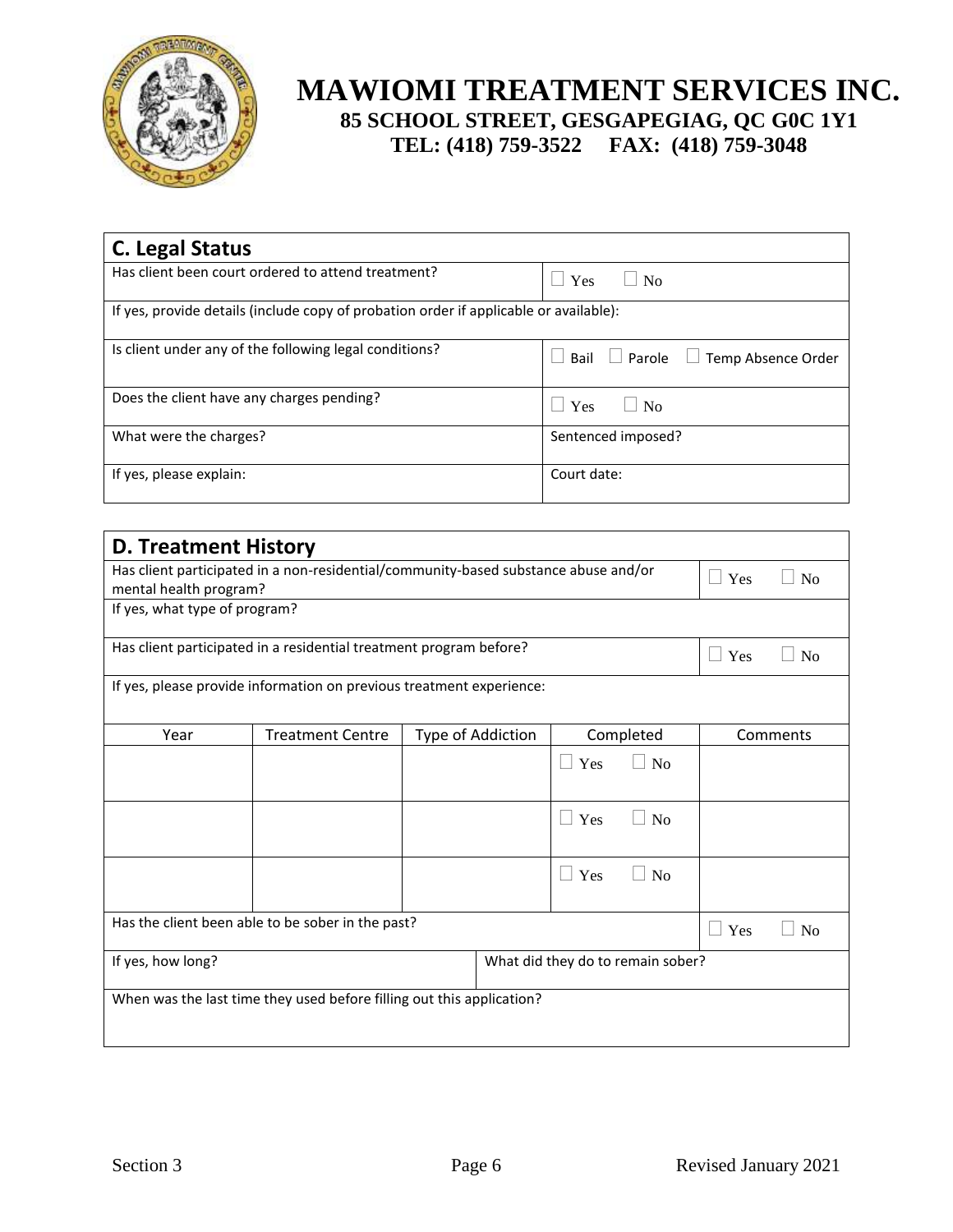

| What substances did they use? |                         |                 |  |  |  |  |  |
|-------------------------------|-------------------------|-----------------|--|--|--|--|--|
| Substance                     | Date when last consumed | Amount consumed |  |  |  |  |  |
|                               |                         |                 |  |  |  |  |  |
|                               |                         |                 |  |  |  |  |  |
|                               |                         |                 |  |  |  |  |  |
|                               |                         |                 |  |  |  |  |  |
|                               |                         |                 |  |  |  |  |  |
|                               |                         |                 |  |  |  |  |  |
|                               |                         |                 |  |  |  |  |  |

| <b>E. Withdrawal Symptoms</b> |                                                                                                              |          |  |  |  |  |  |
|-------------------------------|--------------------------------------------------------------------------------------------------------------|----------|--|--|--|--|--|
|                               | Has client experienced any of the following symptoms while withdrawing from substances in the last 6 months? |          |  |  |  |  |  |
| Symptoms                      |                                                                                                              | Describe |  |  |  |  |  |
| <b>Blackouts</b>              | L.<br>Yes<br>No                                                                                              |          |  |  |  |  |  |
| Hallucinations                | L.<br>Yes<br>No                                                                                              |          |  |  |  |  |  |
| Nausea/Vomiting               | Yes<br>No.                                                                                                   |          |  |  |  |  |  |
| <b>Seizures</b>               | Yes<br>No                                                                                                    |          |  |  |  |  |  |
| <b>Shakes</b>                 | Yes<br><b>No</b>                                                                                             |          |  |  |  |  |  |
| Delirium Tremens (DT)         | Yes<br>No.                                                                                                   |          |  |  |  |  |  |
| Ever experienced DT's?        | Yes<br>No                                                                                                    |          |  |  |  |  |  |

| <b>F. Process/Behavioural Addictions</b>                   |           |          |  |  |  |  |
|------------------------------------------------------------|-----------|----------|--|--|--|--|
| Has client experienced problems with any of the following? |           |          |  |  |  |  |
| Process/Behavioural Addiction                              |           | Describe |  |  |  |  |
| Gambling (slots, cards, keno, bingo,<br>etc.)              | Yes<br>No |          |  |  |  |  |
| Eating (obesity, anorexia, bulimia,<br>etc.)               | Yes<br>No |          |  |  |  |  |
| Sex (cheating, etc.)                                       | Yes<br>No |          |  |  |  |  |
| Internet/Cellphone                                         | Yes<br>No |          |  |  |  |  |
| Other:                                                     | Yes<br>No |          |  |  |  |  |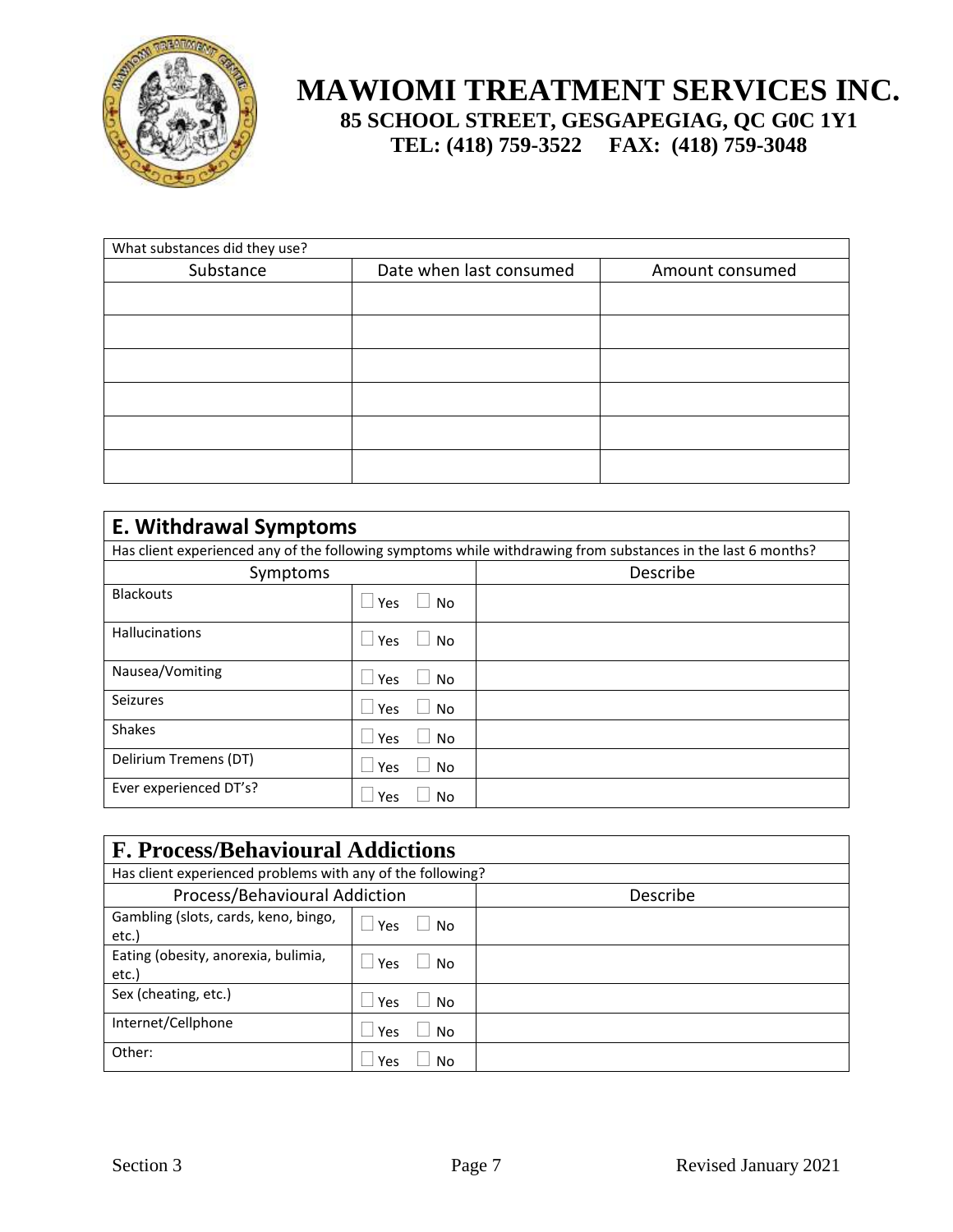

| <b>G. Other Issues/Needs</b>                                                                                                                                     |                                 |
|------------------------------------------------------------------------------------------------------------------------------------------------------------------|---------------------------------|
| Does client have any cultural/spiritual beliefs and practices we need to be aware of? If yes,<br>please describe:                                                | Yes<br>$\mathcal{L}$            |
|                                                                                                                                                                  | <b>No</b>                       |
| Does client have any literacy or learning difficulty we need to be aware of? If yes, please<br>describe:                                                         | Yes<br>$\overline{\phantom{a}}$ |
|                                                                                                                                                                  | No                              |
| Are there any other significant issues we need to be aware of? If yes, please describe:                                                                          | $\mathbf{L}$<br><b>Yes</b>      |
|                                                                                                                                                                  | No<br>ш                         |
| Does the client understand there is an expectation that they will be alcohol and drug free for<br>at least 72 hours prior to admission to residential treatment? | Yes<br>$\overline{\phantom{a}}$ |
|                                                                                                                                                                  | N <sub>o</sub>                  |
| Personal strengths of the client?                                                                                                                                |                                 |
|                                                                                                                                                                  |                                 |

| H. Information to be completed by the referral                                    |           |               |                                                          |         |               |  |  |  |  |
|-----------------------------------------------------------------------------------|-----------|---------------|----------------------------------------------------------|---------|---------------|--|--|--|--|
| Name:                                                                             |           | Occupation:   |                                                          | Agency: |               |  |  |  |  |
| Address:                                                                          |           |               |                                                          |         |               |  |  |  |  |
| Telephone:                                                                        |           | Extension:    |                                                          | Fax:    |               |  |  |  |  |
| Has the client completed four pre-treatment<br>appointments?                      |           |               | <b>No</b><br>Yes<br>If yes, please indicate dates below: |         |               |  |  |  |  |
| Date 1:                                                                           | Date 2:   | Date 3:       |                                                          |         | Date 4:       |  |  |  |  |
| Will you continue to see the client once they have completed treatment?           |           | Yes<br>No     |                                                          |         |               |  |  |  |  |
| In your assessment, which best describes the client's level of dependency?        |           |               |                                                          |         |               |  |  |  |  |
| Chronic<br>Acute                                                                  |           |               | Moderate                                                 |         | Experimenting |  |  |  |  |
| Does the client recognize that they have an alcohol and/or drug dependency?       | Yes<br>No |               |                                                          |         |               |  |  |  |  |
| In your assessment what stage of readiness to change would you place your client? |           |               |                                                          |         |               |  |  |  |  |
| Pre-contemplation                                                                 |           | Contemplation | Determination                                            | Action  | Maintenance   |  |  |  |  |

Referral Agent Signature Date

\_\_\_\_\_\_\_\_\_\_\_\_\_\_\_\_\_\_\_\_\_\_\_\_ \_\_\_\_\_\_\_\_\_\_\_\_\_\_\_\_\_\_\_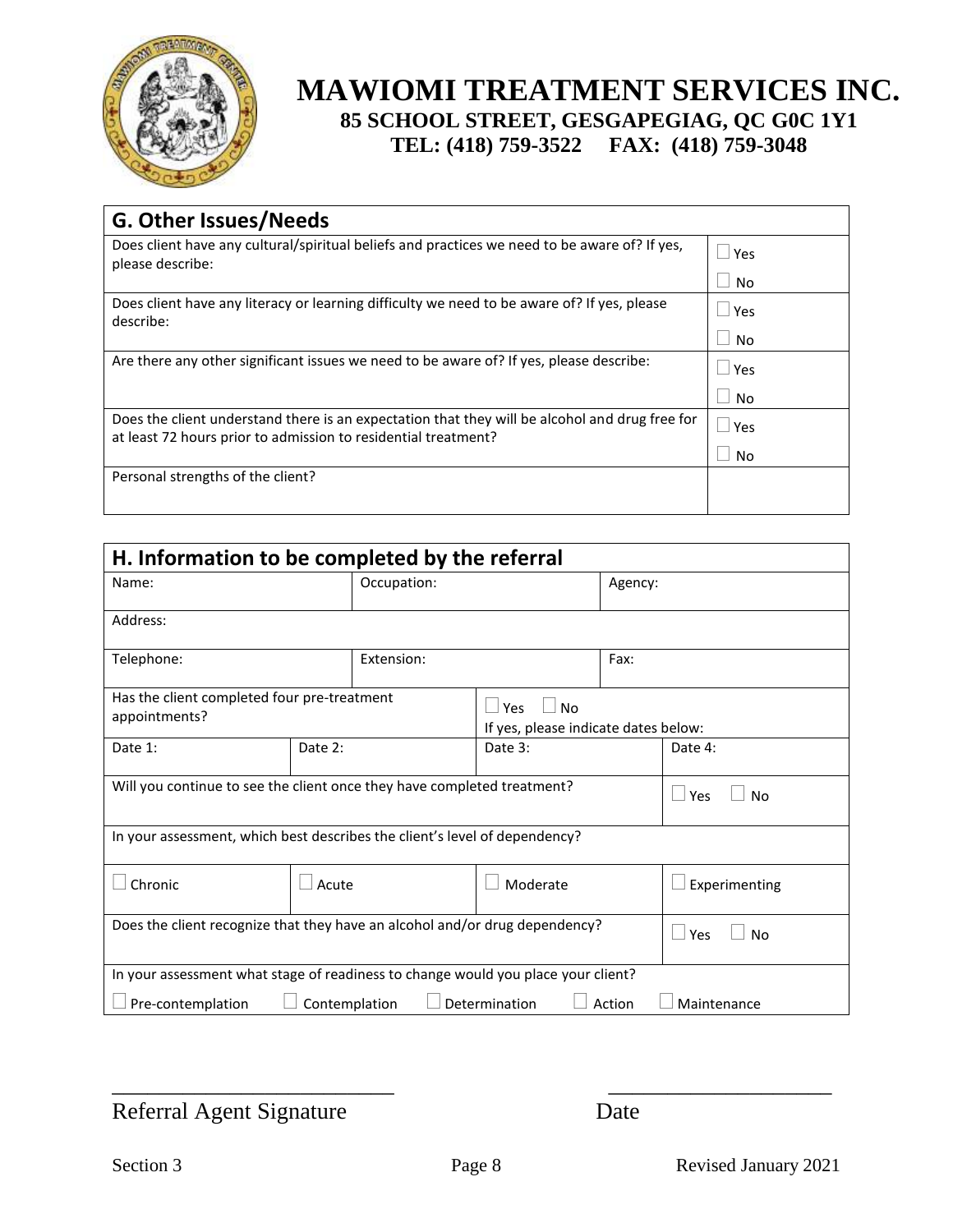

#### **Consent for Treatment & Release of Information**

I, **I**, **I** and the Maximum of the Maximum of the Maximum of the Maximum Treatment Centre, in the First Nation community of Gesgapegiag, QC to treat my Alcohol /Drug dependency problem.

I understand that in order for clients and staff to work effectively, the treatment program will include the following:

- a. Counselling assessments Educational sessions, one on one sessions, and aftercare planning (which includes participation in support groups).
- b. Having contact with referral resources
- c. Maintenance of confidential client records. Including the AMIS System, which include transferring of my AMIS Files between Centres.
- d. The reporting of mandatory reports, this will include the DUSI-R and the NWA.
- e. On-site surveillance Equipment.
- f. And will include random room searches when staff are directed by the Programs & Services Advisor and/or Executive Director.

I understand that if I need medical attention, the staff will make sure that proper personnel will attend to me, (and/or) I will be transferred to an appropriate facility. It may also include needing to return home if medical issues take precedence over treatment.

I understand that Mawiomi has rules, treatment expectations, whereby all residents have to abide by.

I understand the explanation of the above and therefore, consent to undergo treatment.

| Date:                            | Signature: |
|----------------------------------|------------|
| Date:                            | Witness:   |
| Referral Agency & Contact Person |            |
| Telephone #                      |            |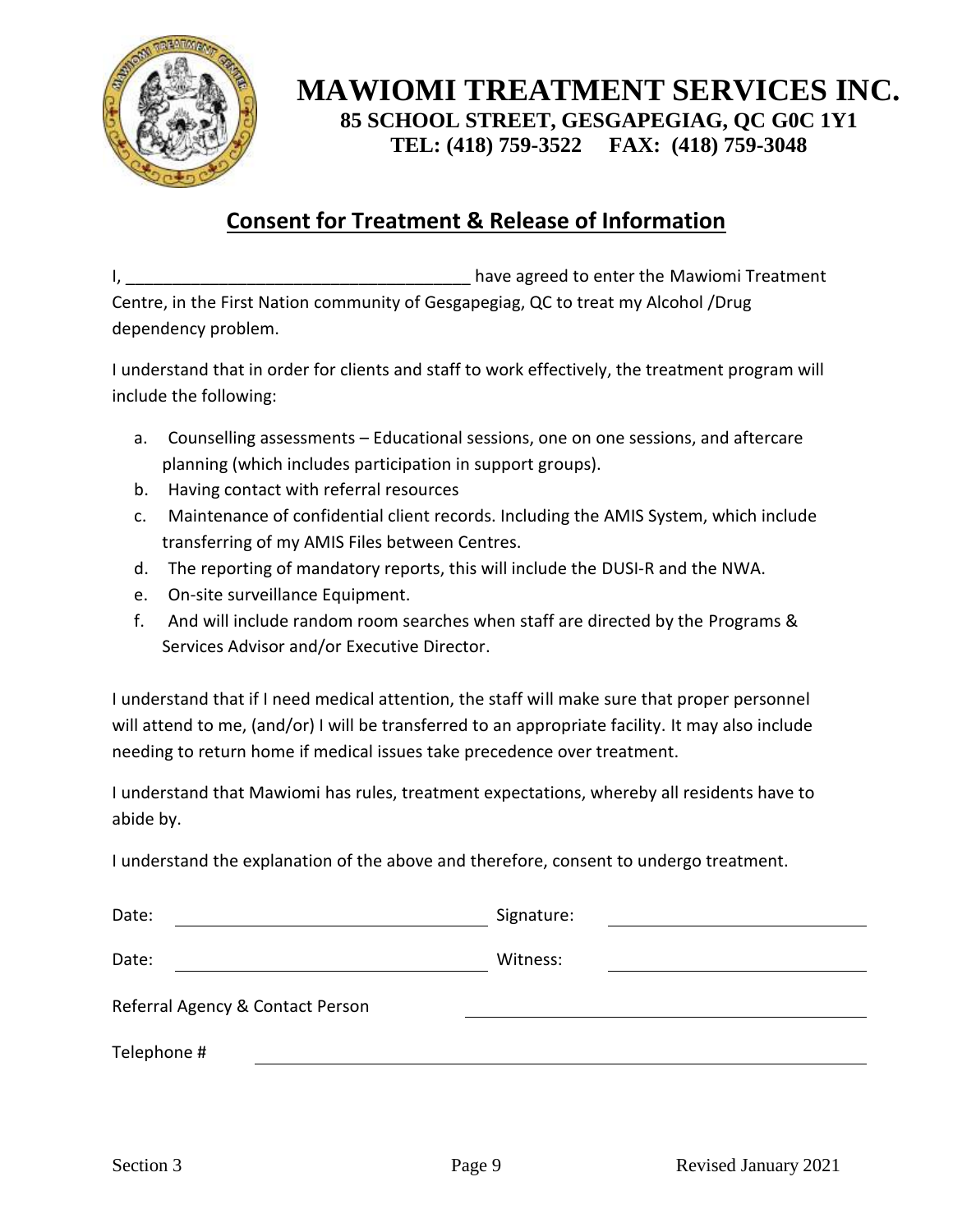

## **Mawiomi Treatment Center Travel Policies**

- Confirmation of travel arrangements to and from the treatment center to the client's home community of residence on or off reserve must be forwarded to the Treatment Center prior to arrival.
- Clients should arrive at the Treatment Center with prepaid travel arrangements, such as airline tickets, bus tickets or an outline of ground transportation.
- All prepaid travel of clients will be provided to Treatment Center staff upon arrival and will only be returned to the client at the completion of treatment. **Clients that do not complete treatment will not be reissued their prepaid travel arrangements if the Center does not approve the early departure.**
- The Treatment Center or referring community is not responsible for clients that do not complete their treatment program due to the client being terminated by the staff or if the client decides to leave on their own for unjustified reasons.

I, the undersigned have read and understand the travel policies and therefore am aware that Mawiomi Treatment Services and my sending community are not responsible should I be terminated before graduation or should I decide to leave treatment before graduation.

| Date: | Client Signature: |  |
|-------|-------------------|--|
|       |                   |  |

Referral Agent: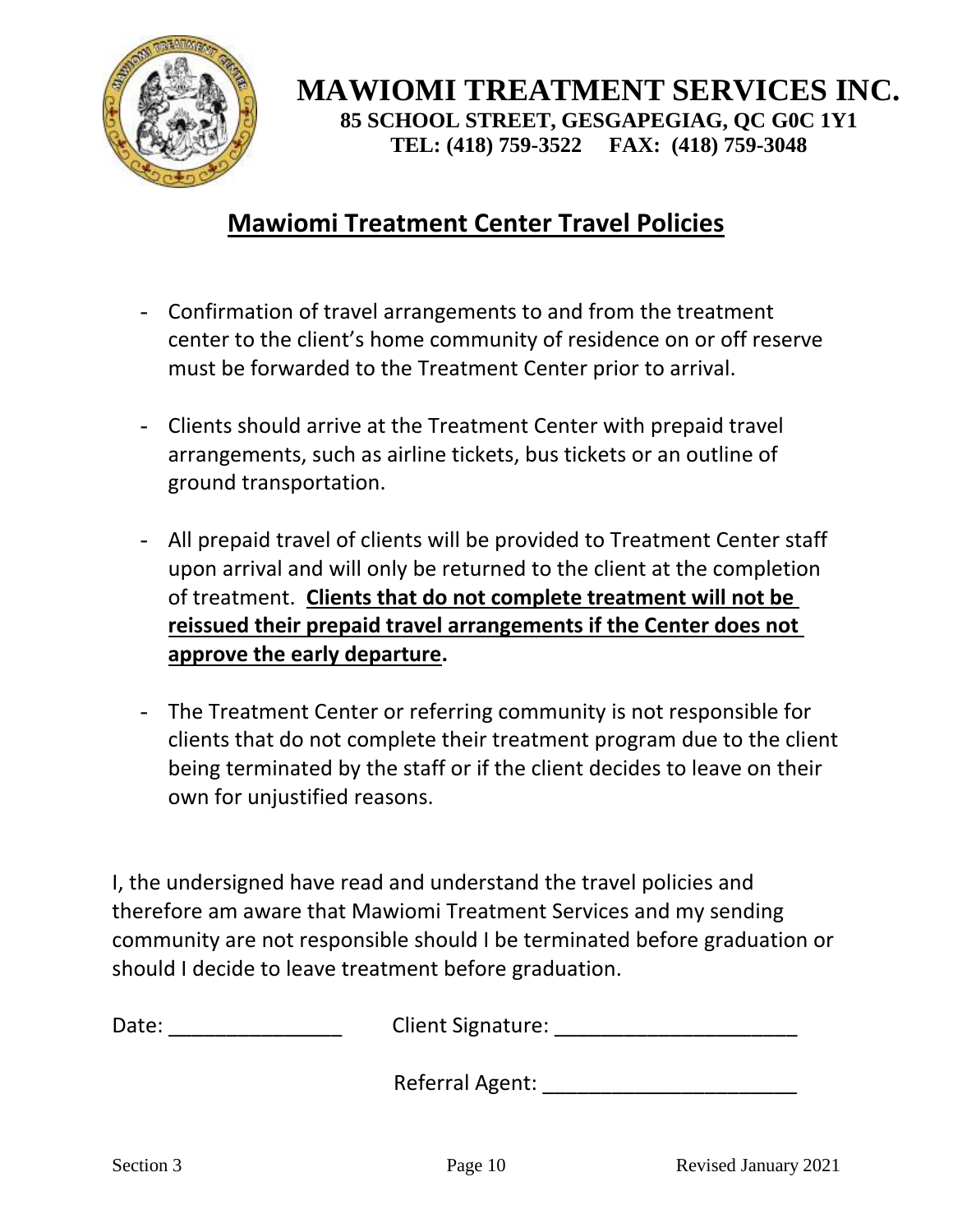

| <b>Medical Assessment</b><br>I.                                                                                                                                                                                                                           |        |                        |             |  |
|-----------------------------------------------------------------------------------------------------------------------------------------------------------------------------------------------------------------------------------------------------------|--------|------------------------|-------------|--|
| Client's Name:                                                                                                                                                                                                                                            |        | $D.O.B.$ (m/d/y):      |             |  |
| Health Card Number:                                                                                                                                                                                                                                       |        | <b>Blood Pressure:</b> | Pulse:      |  |
| Vision:                                                                                                                                                                                                                                                   |        | Hearing:               |             |  |
| Height:                                                                                                                                                                                                                                                   |        | Weight:                |             |  |
| Cardiovascular:                                                                                                                                                                                                                                           | Chest: | Allergies:             | Abdomen:    |  |
| Present Health Problems:                                                                                                                                                                                                                                  |        |                        |             |  |
| Past Health Problems:                                                                                                                                                                                                                                     |        |                        |             |  |
| Is the person able to participate in physical recreation?                                                                                                                                                                                                 |        | $\Box$ Yes<br>$\Box$   | No          |  |
| If no, please explain:                                                                                                                                                                                                                                    |        |                        |             |  |
| In order to be considered for our program the person needs to have received at minimum<br>one dose of the vaccination and be willing to receive the second during the program.<br>$\Box$ Yes<br>$\Box$ No<br>Have they received the Covid-19 vaccination? |        |                        |             |  |
| If yes, please provide the date of the first dose vaccinated: __________________                                                                                                                                                                          |        |                        |             |  |
| Please provide the date of the second dose vaccinated: _________________________                                                                                                                                                                          |        |                        |             |  |
| Please provide the date of the booster dose if received: _______________________                                                                                                                                                                          |        |                        |             |  |
| <b>Current Medications</b>                                                                                                                                                                                                                                |        | Dosage                 | Since when? |  |
|                                                                                                                                                                                                                                                           |        |                        |             |  |
|                                                                                                                                                                                                                                                           |        |                        |             |  |
|                                                                                                                                                                                                                                                           |        |                        |             |  |
|                                                                                                                                                                                                                                                           |        |                        |             |  |
|                                                                                                                                                                                                                                                           |        |                        |             |  |
|                                                                                                                                                                                                                                                           |        |                        |             |  |